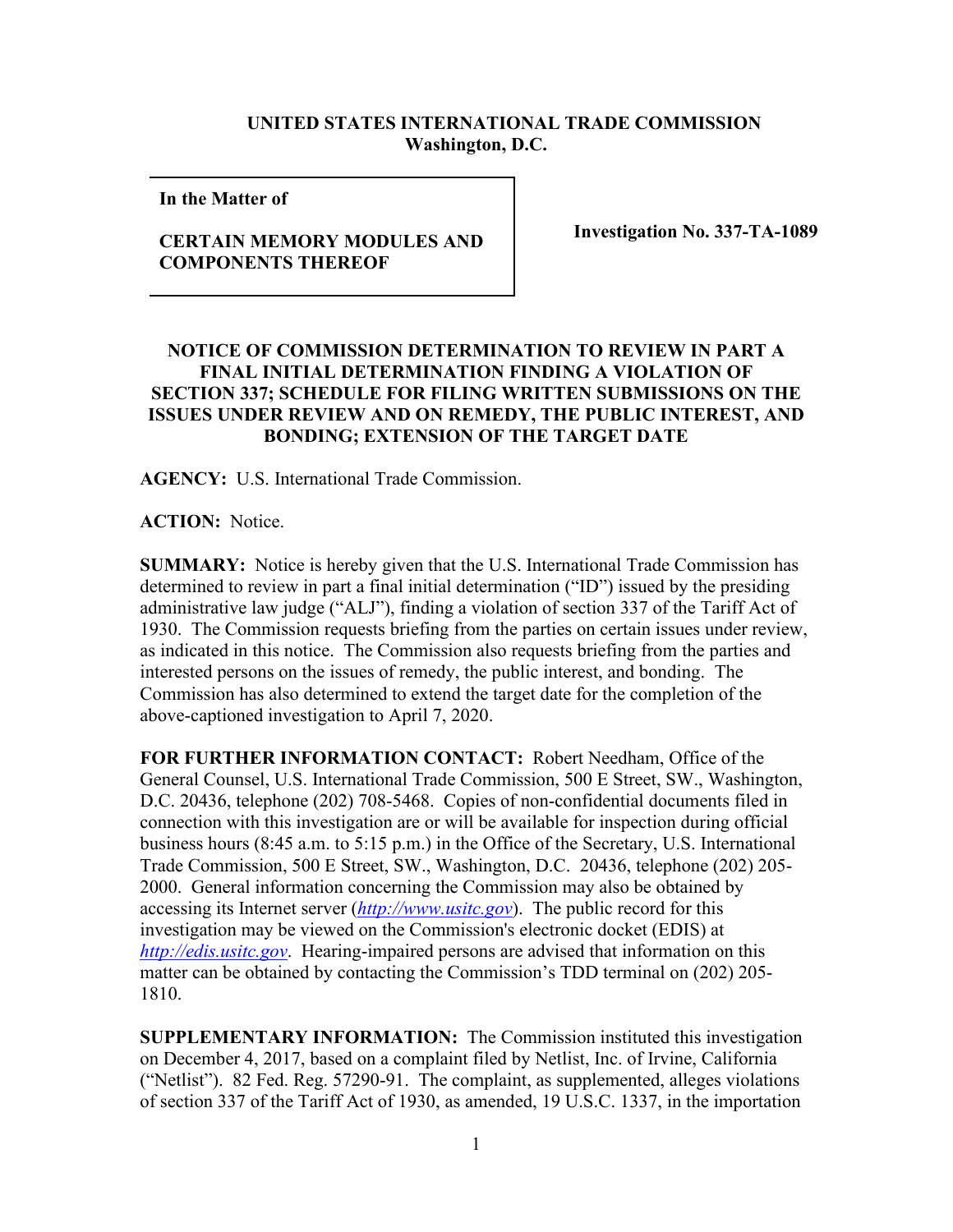into the United States, the sale for importation, and the sale within the United States after importation of certain memory modules and components thereof that infringe claims 1-8, 10, 12, 14, 16-22, 24, 25, 27, 29-35, 38, 43-45, 47, 48, 50, 52, and 58 of U.S. Patent No. 9,606,907 ("the '907 patent") and claims 1-5, 7-15, 17-25, 27, and 29 of U.S. Patent No. 9,535,623 ("the '623 patent"). *Id.* The Commission's notice of investigation named as respondents SK hynix Inc. of the Republic of Korea; SK hynix America Inc. of San Jose, California; and SK hynix memory solutions Inc. of San Jose, California (together, "SK hynix"). *Id.* at 57291. The Office of Unfair Import Investigations ("OUII") is also participating in this investigation. *Id.*

The Commission subsequently terminated the investigation with respect to claims 16-22, 24, 25, 27, 29-35, 38, 43-45, 47, 48, 50, 52, and 58 of the '907 patent and claims 12-15, 17-25, 27, and 29 of the '623 patent based on Netlist's partial withdrawal of its complaint. *See* Order. No. 12 (Mar. 19, 2018), *not reviewed*, Notice (Apr. 5, 2019); Order. No. 19 (Sept. 25, 2018), *not reviewed*, Notice (Oct. 15, 2018); Order. No. 27 (Dec. 6, 2018), *not reviewed*, Notice (Dec. 21, 2018). Accordingly, at the time of the Final ID, the remaining asserted claims were claims 1-8, 10, 12, 14, and 15 of the '907 patent and claims 1-5 and 7-11 of the '623 patent.

On October 19, 2019, the ALJ issued a final initial determination ("Final ID") finding a violation of section 337 with respect to claims 6 and 12 of the '907 patent. Final ID at 164-65. The ALJ found that Netlist showed that SK hynix infringes claims 1- 8, 10, 12, 14, and 15 of the '907 patent, but failed to show that SK hynix infringed any claim of the '623 patent. The ALJ also found that SK hynix showed that claims 1-5, 7, 8, 10, 14, and 15 of the '907 patent are invalid as obvious, but failed to show the invalidity of claims 6 and 12. Finally, the ALJ found that Netlist satisfied the domestic industry requirement with respect to the '907 patent, but did not satisfy the domestic industry requirement with respect to the '623 patent.

On November 4, 2019, SK hynix and OUII petitioned for review of the Final ID with respect to many issues involved in the finding of violation with respect to the '907 patent. Also on November 4, 2019, Netlist contingently petitioned for review of the Final ID with respect to certain issues related to the '907 patent. On November 12, 2019, the parties filed responses to each other's petitions. Because Netlist did not petition for review of the Final ID's finding that SK hynix did not violate section 337 with respect to the '623 patent, the Commission finds that Netlist has abandoned that contention and that there is no violation of section 337 with respect to the '623 patent. *See* 19 CFR 210.43(b)(2) (stating that "[a]ny issue not raised in petition for review will be deemed to have been abandoned by the petitioning party").

Having examined the record of this investigation, including the ALJ's final ID, the petition for review, and the responses thereto, the Commission has determined to review the final ID in part. Specifically, the Commission has determined to review the following issues: (1) the construction of the limitation "receive" in the asserted claims of the '907 patent, as well as related issues of infringement and invalidity; (2) the construction of the limitation "produce first module control signals and second module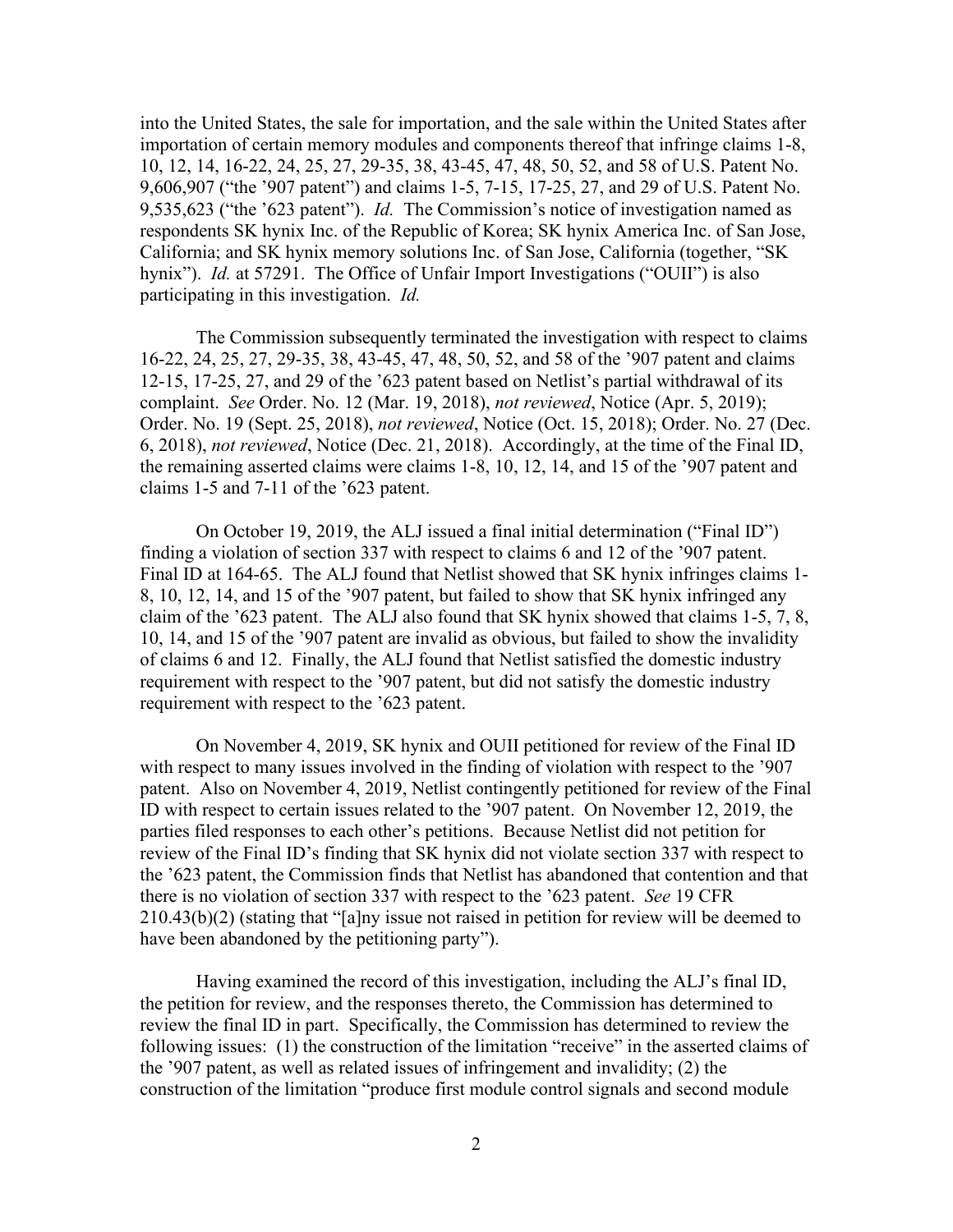control signals in response to the set of input address and control signals" in the asserted claims of the '907 patent, as well as related issues of infringement and invalidity; (3) the domestic industry requirement with respect to both of the '623 and '907 patents; and (4) the findings with respect to both of the '623 and '907 patents regarding whether SK hynix showed that Netlist violated its obligations, if any, to offer a license on reasonable and non-discriminatory (RAND) terms. The Commission has determined not to review any other findings presented in the Final ID.

The Commission has also determined to extend the target date for the completion of the investigation until April 7, 2020.

In connection with its review, the Commission is interested in briefing on certain issues. The Commission is not requesting new argument, so for each response, the parties are to identify where they previously made such an argument in their pre- and post-hearing briefs. The Commission is interested in briefing on the following issues:

- 1. If the Commission were to view the limitation "set of input address and control signals" as referring to a group of input address and control signals, what evidence is there in the record regarding whether or not the accused products and domestic industry products satisfy the limitation "produce first module control signals and second module control signals in response to the set of input address and control signals"?
- 2. Please explain, with reference to supporting evidence in the record, whether the '907 and '623 patents are essential to any JEDEC standard.
- 3. Please explain, with reference to supporting evidence in the record, whether the alleged domestic industry products' compliance with JEDEC standards is sufficient to satisfy each and every limitation of a claim of the '907 patent.
- 4. Please describe the status of Netlist's activities and investments with respect to the articles protected by the '907 and '623 patents at the time of Netlist's filing of the complaint in this investigation. Additionally, please describe the current status of Netlist's domestic industry investments and activities with respect to the articles protected by the '907 and '623 patents.

The parties are invited to brief only the discrete issues described above, with reference to the applicable law and evidentiary record. The parties are not to brief other issues on review, which are adequately presented in the parties' existing filings.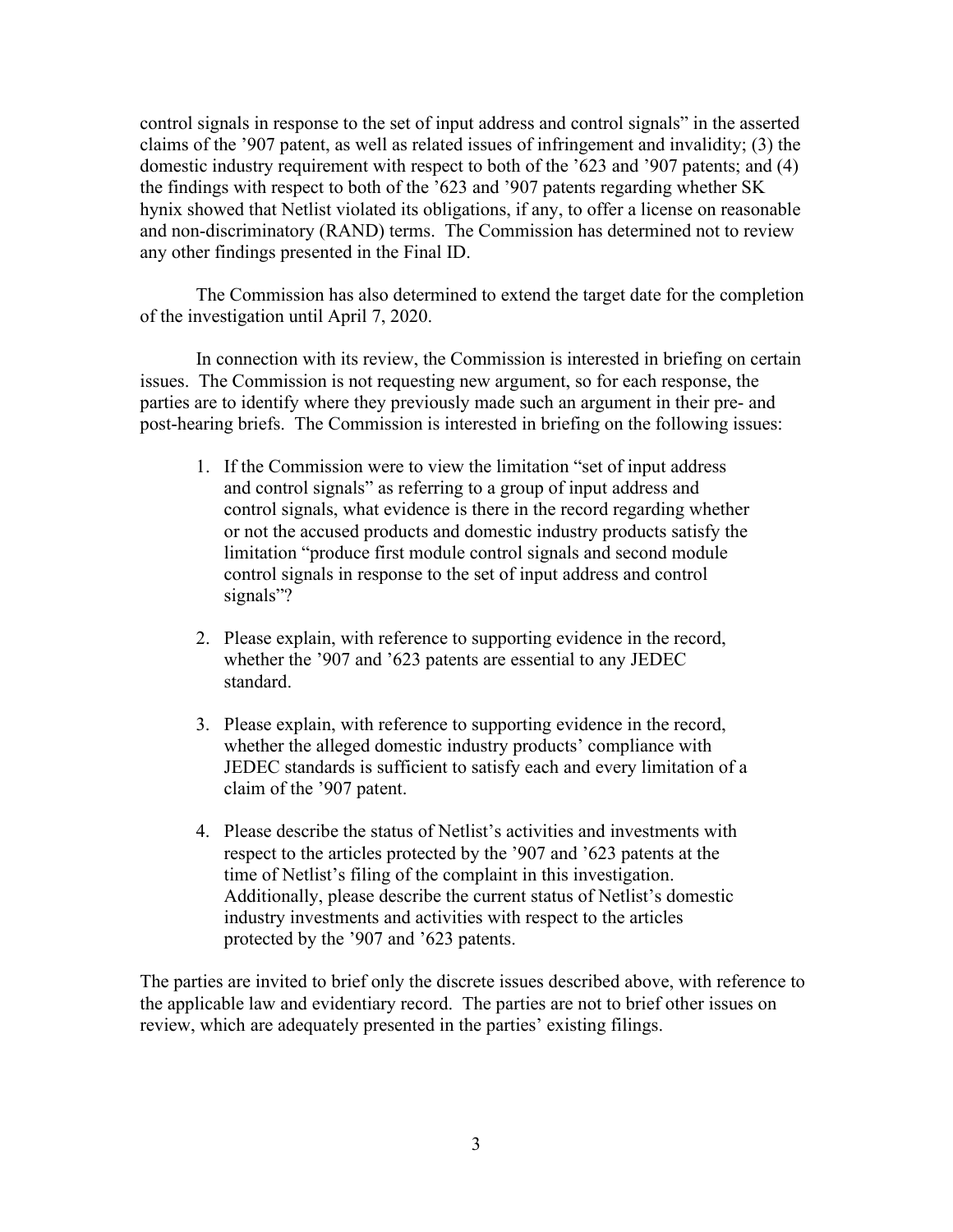In connection with the final disposition of this investigation, the statute authorizes issuance of (1) an order that could result in the exclusion of the subject articles from entry into the United States, and/or (2) cease and desist orders that could result in the respondents being required to cease and desist from engaging in unfair acts in the importation and sale of such articles. Accordingly, the Commission is interested in receiving written submissions that address the form of remedy, if any, that should be ordered. If a party seeks exclusion of an article from entry into the United States for purposes other than entry for consumption, the party should so indicate and provide information establishing that activities involving other types of entry either are adversely affecting it or likely to do so. For background, see *Certain Devices for Connecting Computers via Telephone Lines*, Inv. No. 337-TA-360, USITC Pub. No. 2843, Comm'n Op. at 7-10 (December 1994).

The statute requires the Commission to consider the effects of that remedy upon the public interest. The public interest factors the Commission will consider include the effect that an exclusion order and/or a cease and desist order would have on (1) the public health and welfare, (2) competitive conditions in the U.S. economy, (3) U.S. production of articles that are like or directly competitive with those that are subject to investigation, and (4) U.S. consumers. The Commission is therefore interested in receiving written submissions that address the aforementioned public interest factors in the context of this investigation. The Commission is particularly interested in briefing on the following issues:

- 1. Please discuss whether the market demand in the United States for memory modules and components thereof would be satisfied if the Commission issued remedial relief against SK hynix regarding the '907 patent. Please address whether that that demand could be satisfied by non-infringing RDIMMs, Netlist licensees, or others.
- 2. Please discuss the types of U.S. consumers that purchase and use the accused products, and discuss the potential impact on those consumers if the Commission were to issue remedial relief against SK hynix regarding the '907 patent.
- 3. Please explain whether and to what extent servers require uniform memory modules, so the operator of a server would have to replace the whole server system based on the failure of a single memory module if that specific memory module was no longer available. Please explain whether the issuance of remedial relief against SK hynix regarding the '907 patent would have such an effect, and, if so, the extent of that effect.

If the Commission orders some form of remedy, the U.S. Trade Representative, as delegated by the President, has 60 days to approve, disapprove, or take no action on the Commission's determination. *See* Presidential Memorandum of July 21, 2005, 70 FR 43251 (July 26, 2005). During this period, the subject articles would be entitled to enter the United States under bond, in an amount determined by the Commission and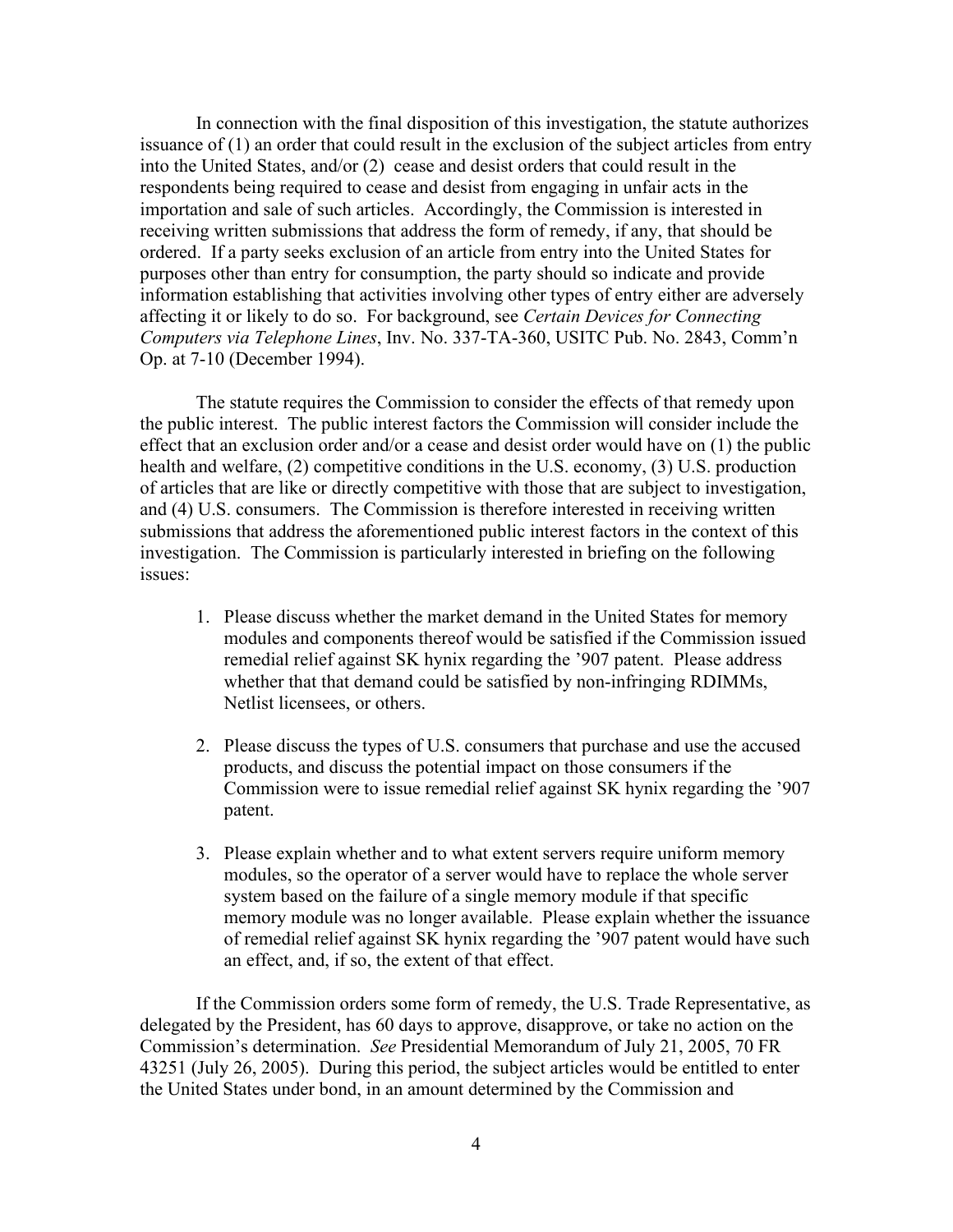prescribed by the Secretary of the Treasury. The Commission is therefore interested in receiving submissions concerning the amount of the bond that should be imposed if a remedy is ordered.

**WRITTEN SUBMISSIONS:** The Commission requests that the parties to the investigation file written submissions on the issues identified in this notice. The Commission encourages parties to the investigation, interested government agencies, and any other interested parties to file written submissions on the issues of remedy, the public interest, and bonding. Such initial written submissions should include views on the recommended determination by the ALJ on remedy, the public interest, and bonding, which issued in the same document as the Final ID on October 21, 2019. Netlist and the Commission Investigative Attorney are also requested to identify the form of the remedy sought and to submit proposed remedial orders for the Commission's consideration in their initial written submissions. Netlist is further requested to state the date when the '907 patent expires, provide the HTSUS numbers under which the subject articles are imported, and supply a list of known importers of the subject article. The written submissions, exclusive of any exhibits, must not exceed 50 pages, and must be filed no later than close of business on February 14, 2020. Reply submissions must not exceed 25 pages, and must be filed no later than the close of business on February 21, 2020. No further submissions on these issues will be permitted unless otherwise ordered by the Commission.

Persons filing written submissions must file the original document electronically on or before the deadlines stated above and submit 8 true paper copies to the Office of the Secretary by noon the next day pursuant to section 210.4(f) of the Commission's Rules of Practice and Procedure (19 CFR  $\S$  210.4(f)). Submissions should refer to the investigation number ("Inv. No. 337-TA-1089") in a prominent place on the cover page and/or the first page. (*See* Handbook for Electronic Filing Procedures, http://www.usitc.gov/secretary/fed reg\_notices/rules/handbook\_on\_electronic filing.pdf). Persons with questions regarding filing should contact the Secretary (202- 205-2000).

Any person desiring to submit a document to the Commission in confidence must request confidential treatment. All such requests should be directed to the Secretary to the Commission and must include a full statement of the reasons why the Commission should grant such treatment. *See* 19 C.F.R. § 201.6. Documents for which confidential treatment by the Commission is properly sought will be treated accordingly. All information, including confidential business information and documents for which confidential treatment is properly sought, submitted to the Commission for purposes of this Investigation may be disclosed to and used: (i) by the Commission, its employees and Offices, and contract personnel (a) for developing or maintaining the records of this or a related proceeding, or (b) in internal investigations, audits, reviews, and evaluations relating to the programs, personnel, and operations of the Commission including under 5 U.S.C. Appendix 3; or (ii) by U.S. government employees and contract personnel<sup>[\[1\]](#page-4-0)</sup>,

<span id="page-4-0"></span> $<sup>[1]</sup>$  All contract personnel will sign appropriate nondisclosure agreements.</sup>